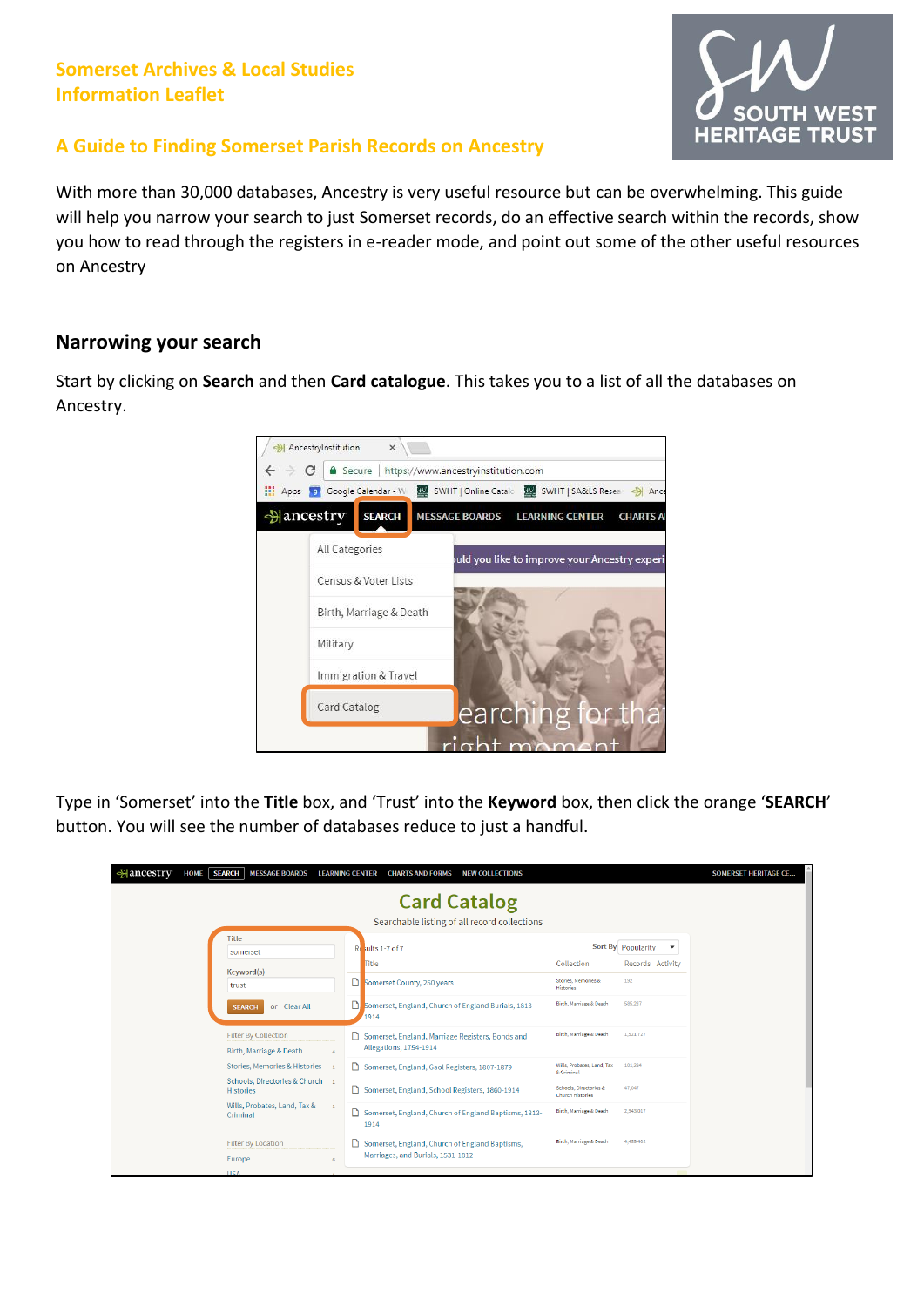You can now choose which database suits your research. They are:

- Church of England Baptisms, Marriages, and Burials, 1531-1812
- Church of England Baptisms, 1813-1914
- Church of England Burials, 1813-1914
- Marriage Registers, Bonds and Allegations, 1754-1914
- Gaol Registers, 1807-1879
- School Registers, 1860-1914

# **Searching the databases**

Start with a simple search, without giving too much information: this can sometimes weed out entries that might have been useful, and you can always narrow your search later

| ∻ancestry                        |                                                         |     |                                  |                  | Home Search Message Boards Learning Center Charts and Forms New Collections |  |                                                             | <b>Somerset Heritage Cen</b> |  |
|----------------------------------|---------------------------------------------------------|-----|----------------------------------|------------------|-----------------------------------------------------------------------------|--|-------------------------------------------------------------|------------------------------|--|
| Search > Birth, Marriage & Death |                                                         |     |                                  |                  |                                                                             |  |                                                             |                              |  |
|                                  |                                                         |     |                                  |                  |                                                                             |  | Somerset, England, Church of England Baptisms,              |                              |  |
|                                  |                                                         |     |                                  |                  | Marriages, and Burials, 1531-1812                                           |  |                                                             |                              |  |
|                                  |                                                         |     |                                  |                  |                                                                             |  |                                                             |                              |  |
|                                  | Search                                                  |     | Match all terms exactly          |                  |                                                                             |  |                                                             |                              |  |
|                                  | First & Middle Name(s)                                  |     |                                  | <b>Last Name</b> |                                                                             |  |                                                             |                              |  |
|                                  |                                                         |     |                                  |                  |                                                                             |  | <b>HERITAGE TRUST</b><br>Somerset Archives & Local Studies  |                              |  |
|                                  | Birth                                                   | Day | Month<br>$\overline{\mathbf{v}}$ | Year             | Location<br>City, County, State, Count                                      |  |                                                             |                              |  |
|                                  | Death                                                   |     | ۰                                |                  | City, County, State, Count                                                  |  |                                                             |                              |  |
|                                  | <b>Any Event</b>                                        |     | v                                |                  | City, County, State, Count                                                  |  | <b>Browse this collection</b>                               |                              |  |
|                                  |                                                         |     |                                  |                  |                                                                             |  | To browse this image set, select from<br>the options below. |                              |  |
|                                  | Add family member: Father Mother Spouse Child<br>Parish |     |                                  |                  |                                                                             |  |                                                             |                              |  |
|                                  | Father                                                  |     | First & Middle Name(s)           | <b>Last Name</b> |                                                                             |  | ۰<br>Choose<br><b>Year Range</b>                            |                              |  |
|                                  | Mother                                                  |     |                                  |                  |                                                                             |  |                                                             |                              |  |
|                                  | Spouse                                                  |     |                                  |                  |                                                                             |  |                                                             |                              |  |
|                                  | Child                                                   |     |                                  |                  |                                                                             |  | <b>Related data collections</b>                             |                              |  |
|                                  |                                                         |     |                                  |                  |                                                                             |  | Somerset, England, Church of England                        |                              |  |
|                                  | Keyword                                                 |     |                                  |                  |                                                                             |  | Baptisms, 1813-1914<br>This collection contains images of   |                              |  |
| e.g. pilot or "Flying Tigers" v  |                                                         |     |                                  |                  |                                                                             |  | Church of England baptism records for                       |                              |  |
|                                  |                                                         |     |                                  |                  |                                                                             |  | the years 1813-1914 from the county                         | $\overline{\phantom{a}}$     |  |

While Ancestry have transcribed and indexed the Somerset registers, because of the condition of the originals and the variations in handwriting and spelling, a search will not always be successful. If this happens, it can be helpful to read through the register yourself.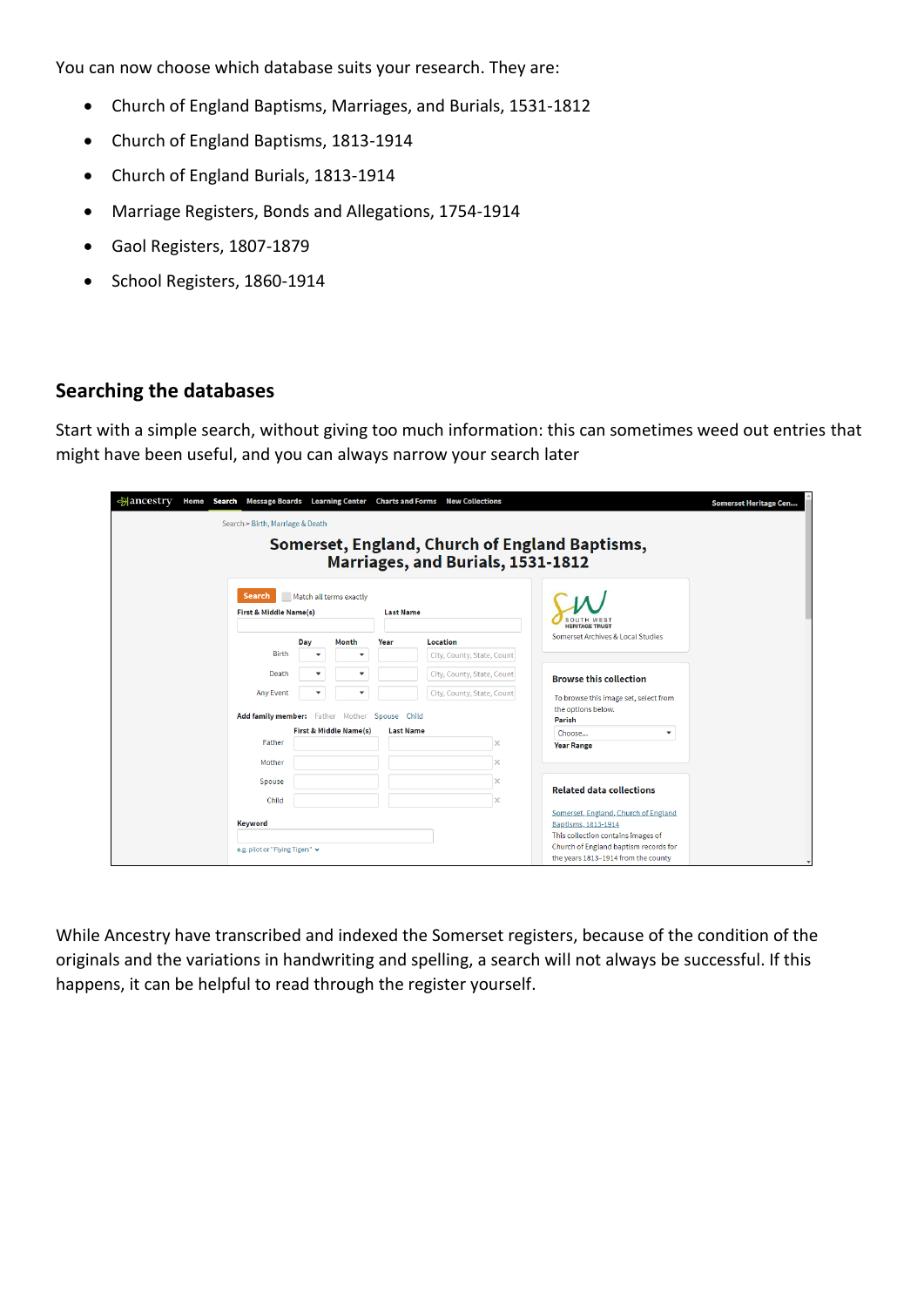### **Reading the registers**

On the right-hand side, drop down the **Parish** menu and click on your parish. Ancestry will display the date ranges available for that parish, which correspond to a volume: select the one which fits your research.

| Somerset, England, Churc X                                                                          |     |                                   |                  |                                                |                                                                                                                                                                                                                                   | $\Theta$ | 门                            | $\times$ |
|-----------------------------------------------------------------------------------------------------|-----|-----------------------------------|------------------|------------------------------------------------|-----------------------------------------------------------------------------------------------------------------------------------------------------------------------------------------------------------------------------------|----------|------------------------------|----------|
| △ Secure   https://search.ancestryinstitution.com/search/db.aspx?dbid=60856<br>$\leftarrow$         |     |                                   |                  |                                                |                                                                                                                                                                                                                                   |          | ☆                            |          |
| $\frac{111}{111}$ Apps                                                                              |     |                                   |                  |                                                | <u> : The Searchroom</u>   <b>Manufact Stalc</b> < Heard Catalog - Ances! Q Know Your Place - So   D Bing Maps - Direction   KRI Index to volumes of t   MRI SA&LS Research Guild   MRI Somerset HER   We Transfer ( ) Findmypast |          |                              |          |
| $\triangle$ ancestry<br>Home Search Message Boards Learning Center Charts and Forms New Collections |     |                                   |                  |                                                |                                                                                                                                                                                                                                   |          | <b>Somerset Heritage Cen</b> |          |
| Search > Birth, Marriage & Death                                                                    |     |                                   |                  |                                                |                                                                                                                                                                                                                                   |          |                              |          |
|                                                                                                     |     |                                   |                  |                                                |                                                                                                                                                                                                                                   |          |                              |          |
|                                                                                                     |     |                                   |                  | Somerset, England, Church of England Baptisms, |                                                                                                                                                                                                                                   |          |                              |          |
|                                                                                                     |     |                                   |                  | Marriages, and Burials, 1531-1812              |                                                                                                                                                                                                                                   |          |                              |          |
|                                                                                                     |     |                                   |                  |                                                |                                                                                                                                                                                                                                   |          |                              |          |
| <b>Search</b>                                                                                       |     | Match all terms exactly           |                  |                                                |                                                                                                                                                                                                                                   |          |                              |          |
| First & Middle Name(s)                                                                              |     |                                   | <b>Last Name</b> |                                                |                                                                                                                                                                                                                                   |          |                              |          |
|                                                                                                     |     |                                   |                  |                                                | <b>HERITAGE TRUST</b><br>Somerset Archives & Local Studies                                                                                                                                                                        |          |                              |          |
|                                                                                                     | Day | Month                             | Year             | Location                                       |                                                                                                                                                                                                                                   |          |                              |          |
| <b>Birth</b>                                                                                        |     | ▼                                 |                  | City, County, State, Count                     |                                                                                                                                                                                                                                   |          |                              |          |
| Death                                                                                               |     |                                   |                  | City, County, State, Count                     | <b>Browse this collection</b>                                                                                                                                                                                                     |          |                              |          |
| <b>Any Event</b>                                                                                    |     |                                   |                  | City, County, State, Count                     | To browse this image set, select from                                                                                                                                                                                             |          |                              |          |
|                                                                                                     |     |                                   |                  |                                                | the options below.                                                                                                                                                                                                                |          |                              |          |
| Add family member: Father Mother Spouse Child                                                       |     |                                   |                  |                                                | Parish                                                                                                                                                                                                                            |          |                              |          |
| Father                                                                                              |     | <b>First &amp; Middle Name(s)</b> | <b>Last Name</b> |                                                | Aisholt<br>▼                                                                                                                                                                                                                      |          |                              |          |
|                                                                                                     |     |                                   |                  |                                                | <b>Year Range</b><br>$1652 - 1679$                                                                                                                                                                                                |          |                              |          |
| Mother                                                                                              |     |                                   |                  |                                                | 1679 - 1796                                                                                                                                                                                                                       |          |                              |          |
| Spouse                                                                                              |     |                                   |                  | ×                                              | 1796 - 1812                                                                                                                                                                                                                       |          |                              |          |
| Child                                                                                               |     |                                   |                  | $\times$                                       |                                                                                                                                                                                                                                   |          |                              |          |
|                                                                                                     |     |                                   |                  |                                                |                                                                                                                                                                                                                                   |          |                              |          |
| Keyword                                                                                             |     |                                   |                  |                                                | <b>Related data collections</b>                                                                                                                                                                                                   |          |                              |          |
| e.g. pilot or "Flying Tigers" v                                                                     |     |                                   |                  |                                                |                                                                                                                                                                                                                                   |          |                              |          |

You will be taken to an e-reader mode, starting with the front cover of the register. The filmstrip at the bottom allows you to navigate between the pages, and the toolbar on the right allows you to zoom in and out, turn each individual page, and to print.